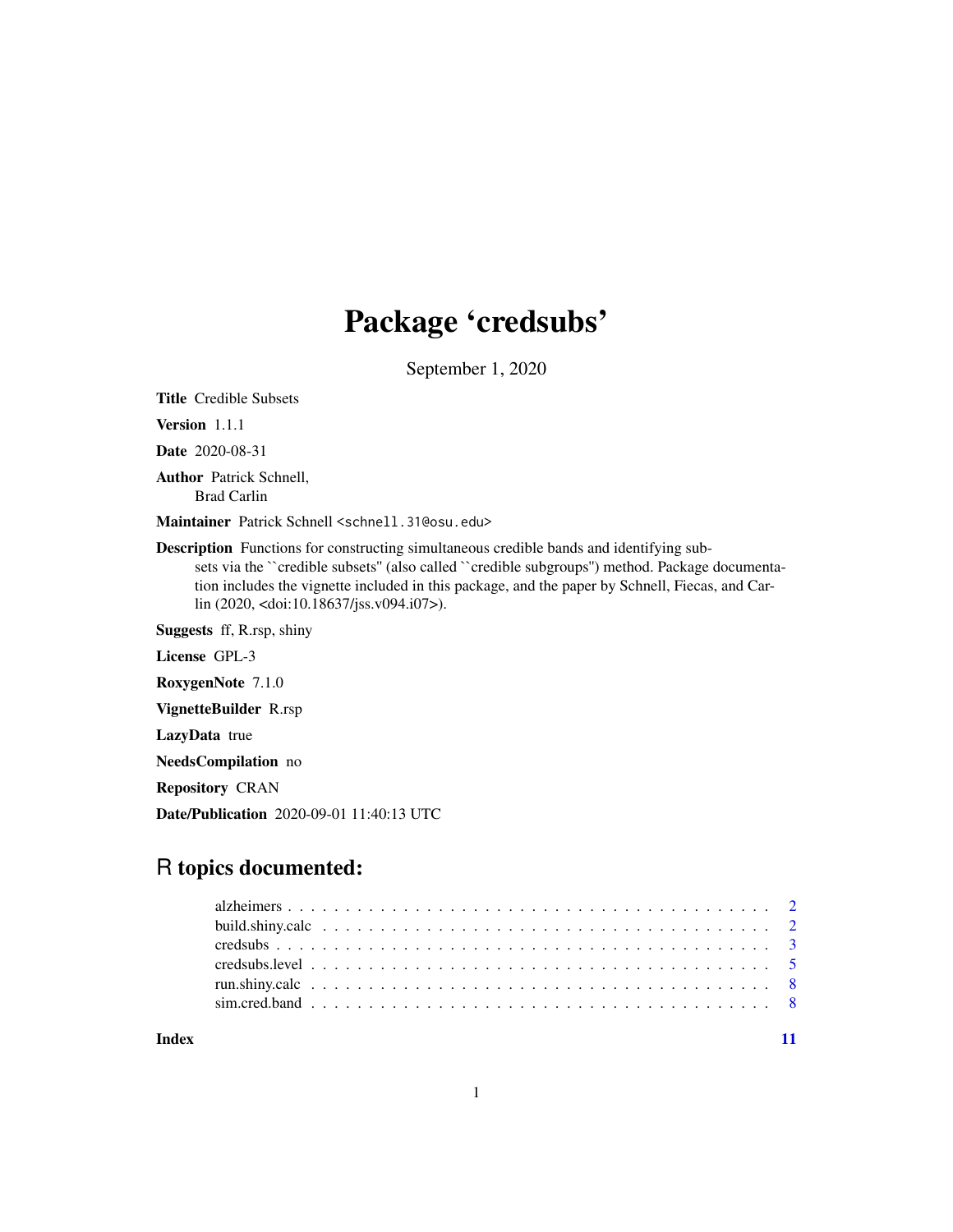<span id="page-1-0"></span>

#### Description

A dataset containing the treatment assignment, baseline measurements, and outcomes of 369 patients enrolled in four clinical trials for treatments of Alzheimer's disease. Patients assigned to the test treatments are excluded, leaving patients assigned to either a placebo or the palliative standard of care.

#### Usage

alzheimers

#### Format

A data frame with 369 rows and 6 variables:

Treatment treatment assignment

Severity baseline severity (ADAS-Cog 11)

Decline decline in score on Mini Mental State Exam (MMSE) divided by number of years since onset of symptoms

Sex male or female

Carrier carrier status of ApoE4 allele

Improvement baseline severity minus severity at 12 weeks (positive is good)

#### Source

AbbVie, Inc.

build.shiny.calc *Build a credible subset calculator*

#### Description

This function builds a shiny application in the specified directory that gives the maximum credible level at an entered covariate point.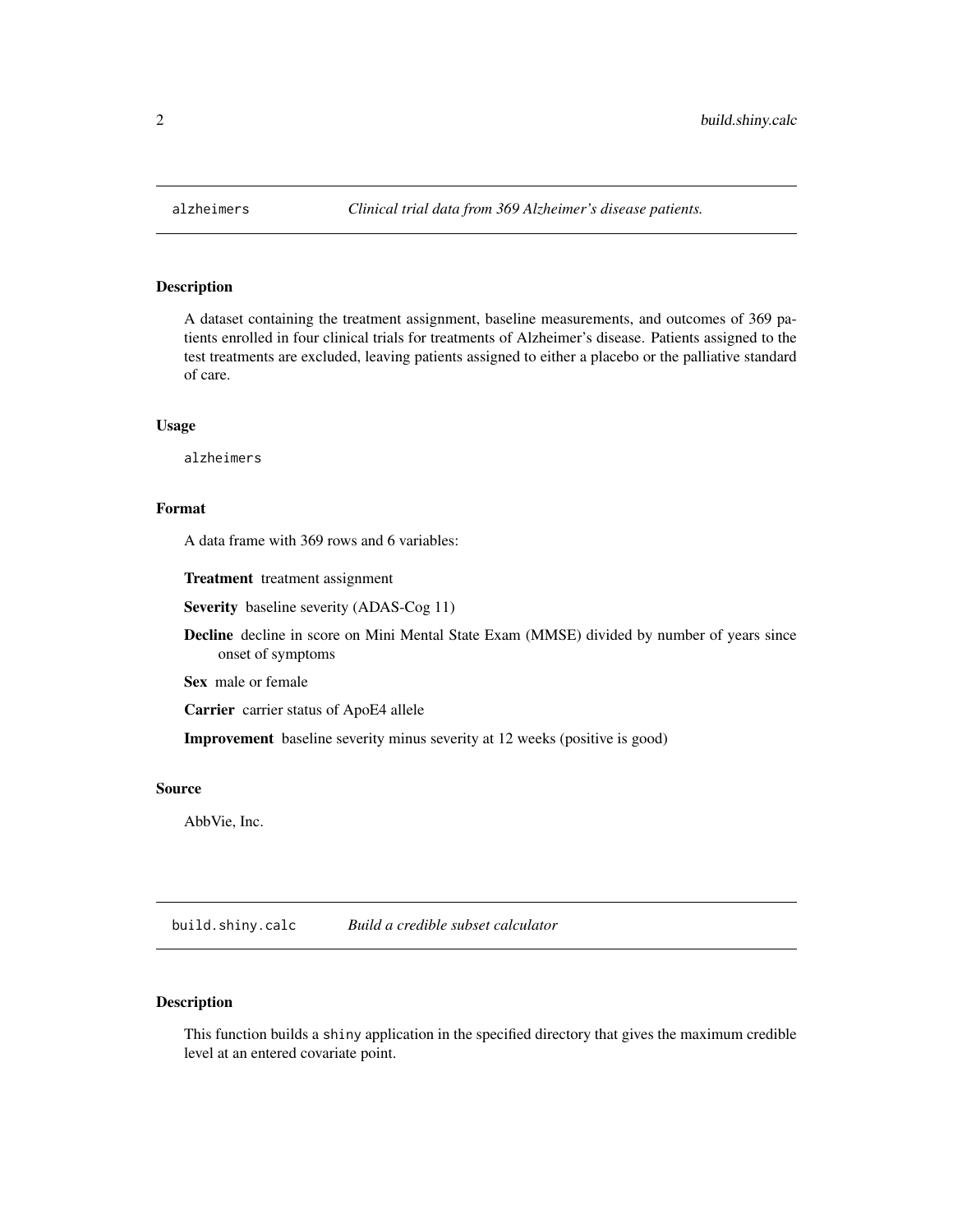#### <span id="page-2-0"></span>credsubs 3

#### Usage

```
build.shiny.calc(
  credsubs.level,
  cov.space,
  name = "calc",
  \text{dir} = "."title = "Credible Subsets Calculator",
  instructions = "Select a covariate point."
)
```
#### Arguments

|              | credsubs.level An object of class credsubs.level.                                                                      |
|--------------|------------------------------------------------------------------------------------------------------------------------|
| cov.space    | A data frame whose rows are human-readable covariate points corresponding to<br>the entries of credsubs. level\$level. |
| name         | A character string indicating the name of the application.                                                             |
| dir          | The directory in which to place the application.                                                                       |
| title        | A character string to be displayed as the application title.                                                           |
| instructions | A character string to be displayed as instructions. HTML allowed.                                                      |

#### Details

The calculator creates a subdirectory according to name in the directory specified by dir, and places in it files server.R, ui.R, and config.RData. This application requires the shiny package to run, and can be executed by passing the directory path to run.shiny.calc(). The produced application directory may be moved from its original location.

credsubs *Constructs a credible subset pair*

#### Description

credsubs returns a credible subset pair over a finite set of covariate points given either a sample from the posterior of the regression surface or a function  $FUN(x, params)$  and a sample from the posterior of the parameters.

#### Usage

```
credsubs(
  params,
  design = NULL,
  FUN = function(x, params) { params % * t(x) },
  \text{cred. level} = 0.95,threshold = 0,
  method = c("asymptotic", "quantile"),
```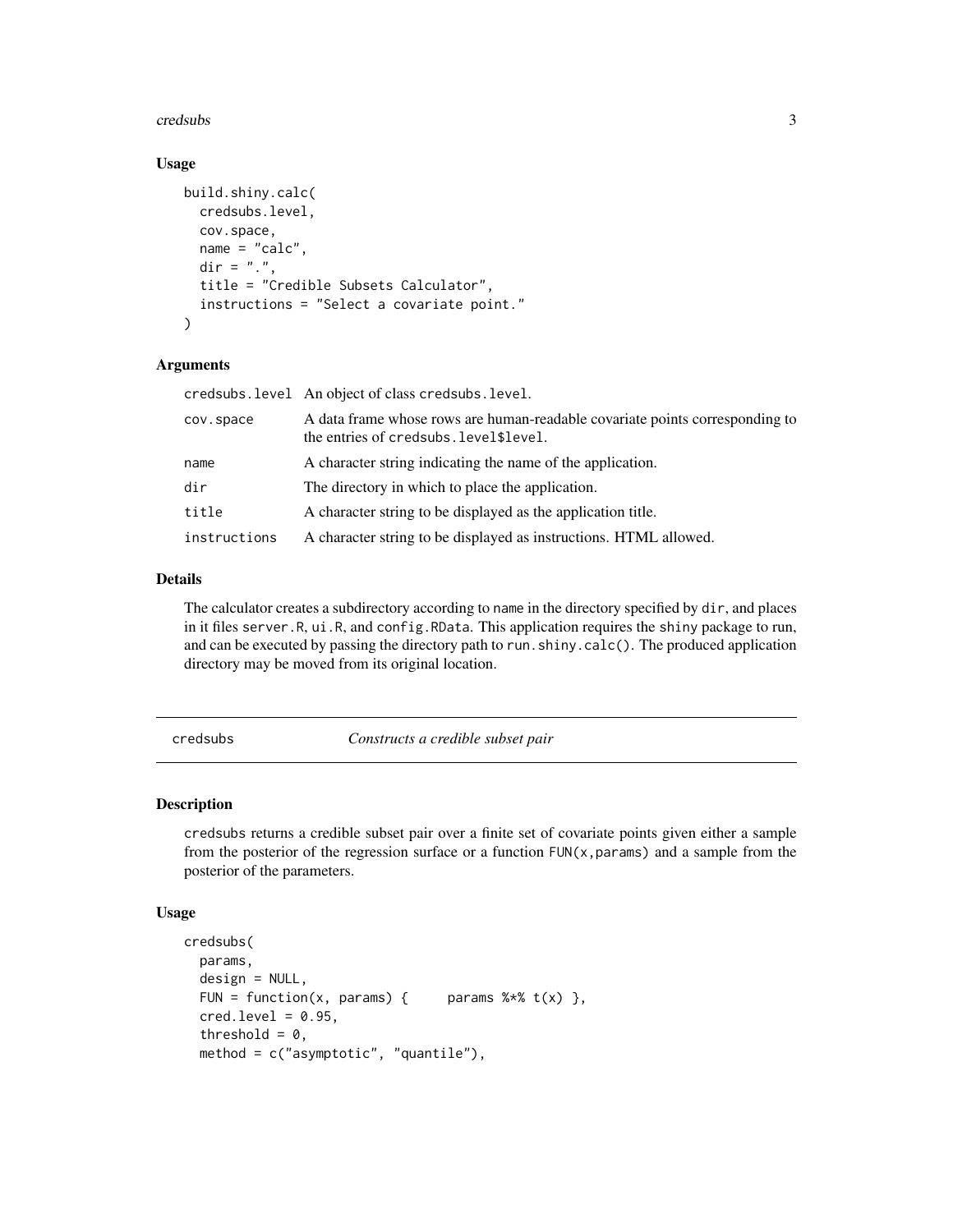#### 4 credsubs and the credsubs of the credsubs of the credsubs of the credsubs of the credsubs of the credsubs of the credsubs of the credsubs of the credsubs of the credsubs of the credsubs of the credsubs of the credsubs of

```
step.down = TRUE,
  sides = c("both", "exclusive", "inclusive"),
 est.FUN = mean,
 var.FUN = sd,point.estimate = NULL,
 track = numeric(0),
 verbose = FALSE
)
```
#### Arguments

| params     | A numeric matrix whose rows are draws from the posterior distribution of either<br>the regression surface or the parameter vector.                                                                        |
|------------|-----------------------------------------------------------------------------------------------------------------------------------------------------------------------------------------------------------|
| design     | (Optional) A numeric matrix whose rows are covariate points over which the<br>band is to be constructed.                                                                                                  |
| <b>FUN</b> | (Optional) a function of the form function( $x$ , params) that takes a row of<br>design and the entire params matrix and returns a vector of the same length<br>of x representing the regression surface. |
| cred.level | Numeric; the credible level.                                                                                                                                                                              |
| threshold  | Numeric; the value of FUN above which a covariate is included in the target<br>subset.                                                                                                                    |
| method     | Either "asymptotic" (default) or "quantile"; see details.                                                                                                                                                 |
| step.down  | Logical (default TRUE); should the step-down procedure be used?                                                                                                                                           |
| sides      | One of "both" (default), "exclusive", or "inclusive". Which bounds should be<br>constructed?                                                                                                              |
| est.FUN    | The function used to produce estimates of the regression surface. Default is<br>mean.                                                                                                                     |
| var.FUN    | The function used to quantify the variability of the regression surface posterior.<br>Default is sd.                                                                                                      |
|            | point estimate If not null, replaces the mean and sets the reference around which the standard<br>error is computed. Useful for bootstrapping methods. Treated as a row of the<br>params matrix.          |
| track      | A numeric vector of indices indicating which rows (default none) of the design<br>matrix should have the sample of the corresponding FUN(x, params) returned.                                             |
| verbose    | Logical (default FALSE); print progress?                                                                                                                                                                  |

#### Details

If design is NULL (default), it is taken to be the identity matrix of dimension ncol(params), so that the rows of params are treated as draws from the posterior FUN(x, params).

The 'asymptotic' method assumes that the marginal posteriors of the  $FUN(x, params)$  are asymptotically normal and is usually significantly faster and less memory-intensive than the 'quantile' method, which makes no such assumption.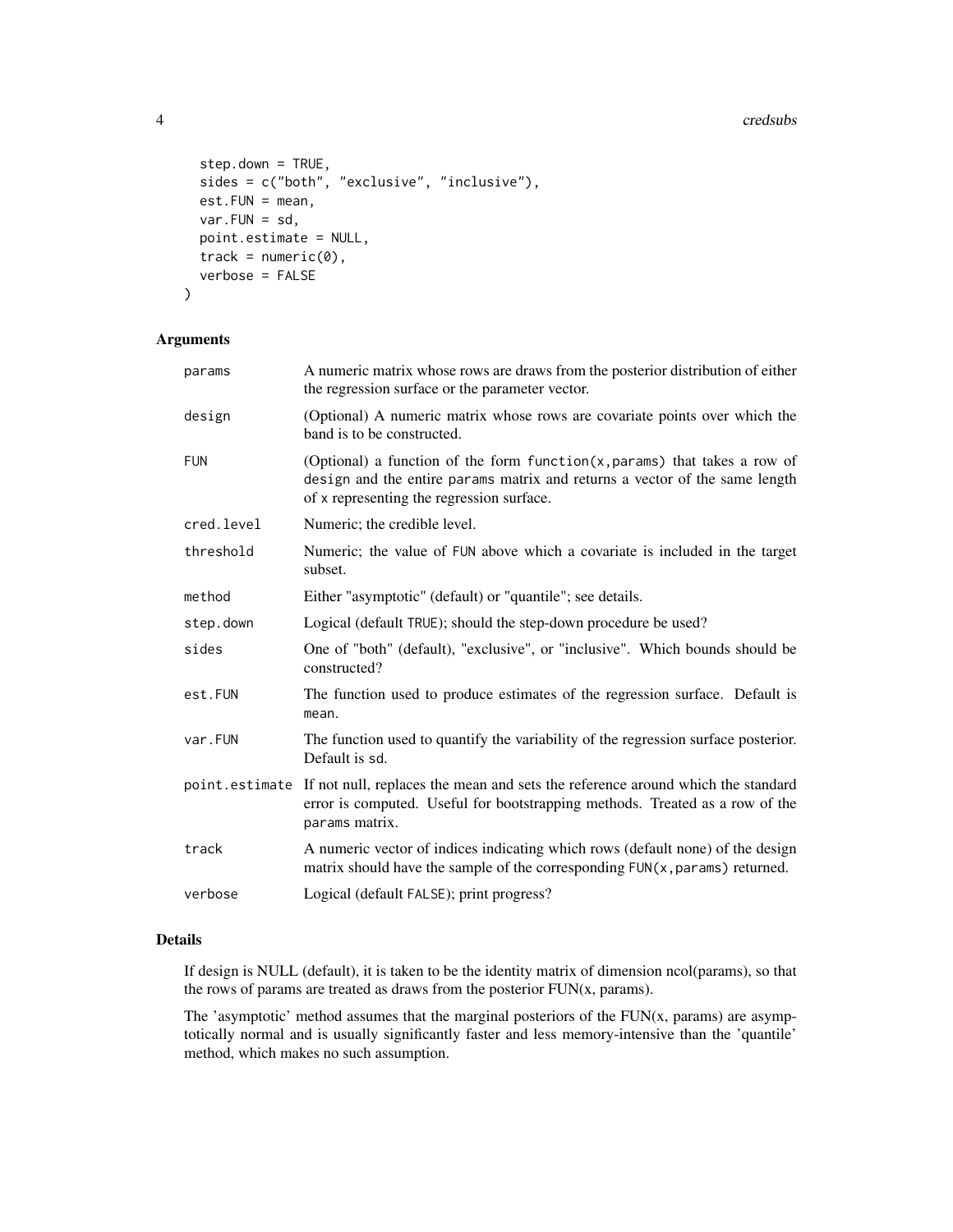#### <span id="page-4-0"></span>credsubs.level 5

#### Value

An object of class credsubs, which contains:

exclusive A logical vector indicating membership in the exclusive credible subset.

inclusive A logical vector indicating membership in the inclusive credible subset.

cred.level As provided.

threshold As provided.

method As provided.

step.down As provided.

sides As provided.

est Posterior estimate of the regression surface.

est.FUN As provided.

var Summary of posterior variability of the regression surface.

var.FUN As provided.

W An estimate of the extremal errors.

W.crit The critical quantile of W.

trace The posterior samples of the regression surface indicated by the track argument.

#### Examples

```
### Sample from regression surface posterior
reg.surf.sample <- matrix(rnorm(1000, mean=1:10), ncol=2, byrow=TRUE)
credsubs(reg.surf.sample, cred.level=0.80)
```

```
### Parametric case
design <- cbind(1, 1:10)
params <- matrix(rnorm(200, mean=1:2), ncol=2, byrow=TRUE)
credsubs(params, design)
```

```
### With custom function
params.sd <- cbind(1 / rgamma(100, 1), params)
FUN.sd <- function(x, params) { params[, -1] %*% t(x) / params[, 1] }
credsubs(params.sd, design, FUN.sd, threshold=1)
```
credsubs.level *Compute the maximum credible levels at which conclusions may be drawn*

#### **Description**

For each covariate point, credsubs.level computes the maximum credible level at which a conclusion may be drawn at each point, and what that conclusion is.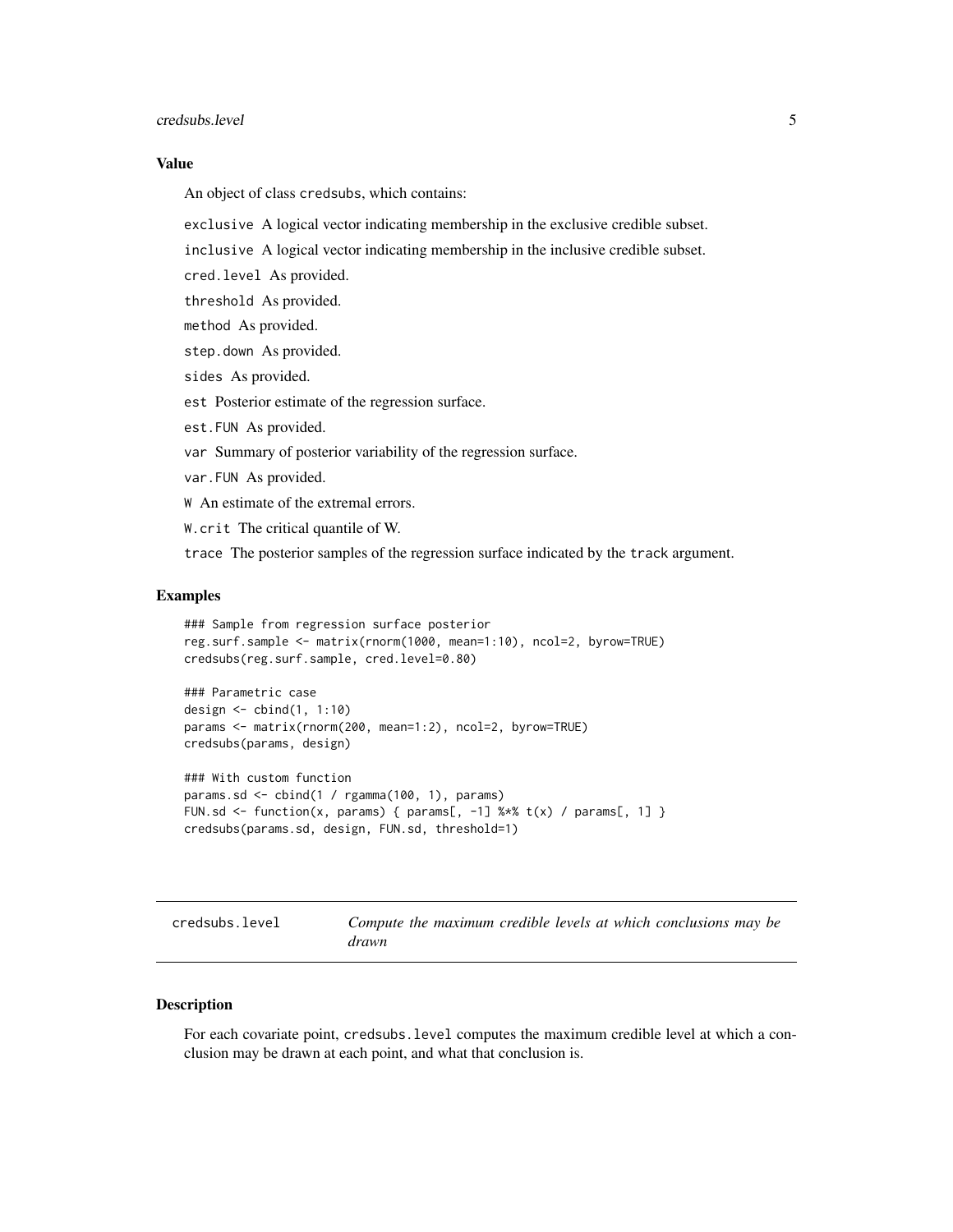#### Usage

```
credsubs.level(
  params,
  design = NULL,
  FUN = function(x, params) { params % f(x) = f(x),
  threshold = 0,
  method = c("asymptotic", "quantile"),
  step.down = TRUE,
  sides = c("both", "exclusive", "inclusive"),
  est.FUN = mean,
  var.FUN = sd,point.estimate = NULL,
  track = numeric(0),
  verbose = FALSE,
 z.store = c("ram", "recompute", "disk")
\mathcal{L}
```
#### Arguments

| params     | A numeric matrix whose rows are draws from the posterior distribution of either<br>the regression surface or the parameter vector.                                                                        |
|------------|-----------------------------------------------------------------------------------------------------------------------------------------------------------------------------------------------------------|
| design     | (Optional) A numeric matrix whose rows are covariate points over which the<br>band is to be constructed.                                                                                                  |
| <b>FUN</b> | (Optional) a function of the form function( $x$ , params) that takes a row of<br>design and the entire params matrix and returns a vector of the same length<br>of x representing the regression surface. |
| threshold  | Numeric; the value of FUN above which a covariate is included in the target<br>subset.                                                                                                                    |
| method     | Either "asymptotic" (default) or "quantile"; see details.                                                                                                                                                 |
| step.down  | Logical (default TRUE); should the step-down procedure be used?                                                                                                                                           |
| sides      | One of "both" (default), "exclusive", or "inclusive". Which bounds should be<br>constructed?                                                                                                              |
| est.FUN    | The function used to produce estimates of the regression surface. Default is<br>mean.                                                                                                                     |
| var.FUN    | The function used to quantify the variability of the regression surface posterior.<br>Default is sd.                                                                                                      |
|            | point estimate If not null, replaces the mean and sets the reference around which the standard<br>error is computed. Useful for bootstrapping methods. Treated as a row of the<br>params matrix.          |
| track      | A numeric vector of indices indicating which rows (default none) of the design<br>matrix should have the sample of the corresponding FUN(x, params) returned.                                             |
| verbose    | Logical (default FALSE); print progress?                                                                                                                                                                  |
| z.store    | How should certain intermediate computations be handled? See details.                                                                                                                                     |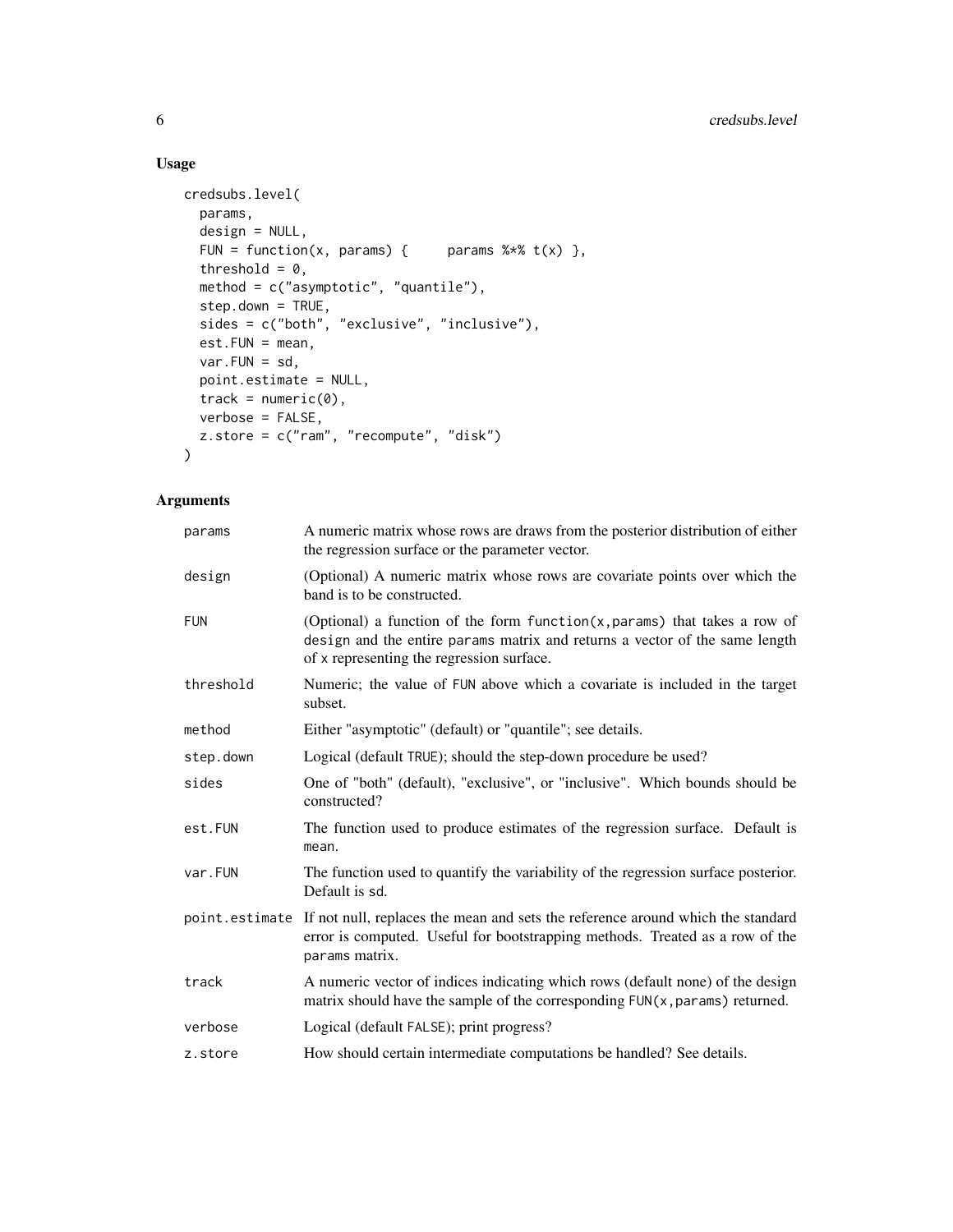#### credsubs.level 7

#### Details

If design is NULL (default), it is taken to be the identity matrix of dimension ncol(params), so that the rows of params are treated as draws from the posterior FUN(x, params).

The 'asymptotic' method assumes that the marginal posteriors of the FUN(x, params) are asymptotically normal and is usually significantly faster and less memory-intensive than the 'quantile' method, which makes no such assumption.

By default  $(z.store = "ram")$ , the maximum credible level computation stores a potentially very large amount of intermediate computation results in memory. If not enough memory is available, z.store = "disk" uses the ff package to store the intermediate results on disk, which can still be fairly quick if the storage is fast (e.g. a local SSD). Alternatively, z.store = "recompute" discards the intermediate results and recomputes whenever needed. This uses minimal memory, but is usually the slowest option.

#### Value

An object of class credsubs.level, which contains:

- level A numeric vector indicating the maximum credible level at which a conclusion may be drawn at each covariate point.
- sign A numeric vector indicating the which credible subsets of which each covariate point is a member at the credible level indicated by level. Exclusive and inclusive: 1, inclusive only: 0, neither: -1.
- threshold As provided.
- method As provided.
- step.down As provided.
- sides As provided.
- est Posterior estimate of the regression surface.
- est.FUN As provided.
- var Summary of posterior variability of the regression surface.
- var.FUN As provided.

trace The posterior samples of the regression surface indicated by the track argument.

#### Examples

```
### Sample from regression surface posterior
reg.surf.sample <- matrix(rnorm(1000, mean=1:10), ncol=2, byrow=TRUE)
credsubs.level(reg.surf.sample)
```

```
### Parametric case
design \le cbind(1, 1:10)
params <- matrix(rnorm(200, mean=1:2), ncol=2, byrow=TRUE)
credsubs(params, design)
### With custom function
```

```
params.sd <- cbind(1 / rgamma(100, 1), params)
FUN.sd <- function(x, params) { params[, -1] %*% t(x) / params[, 1] }
```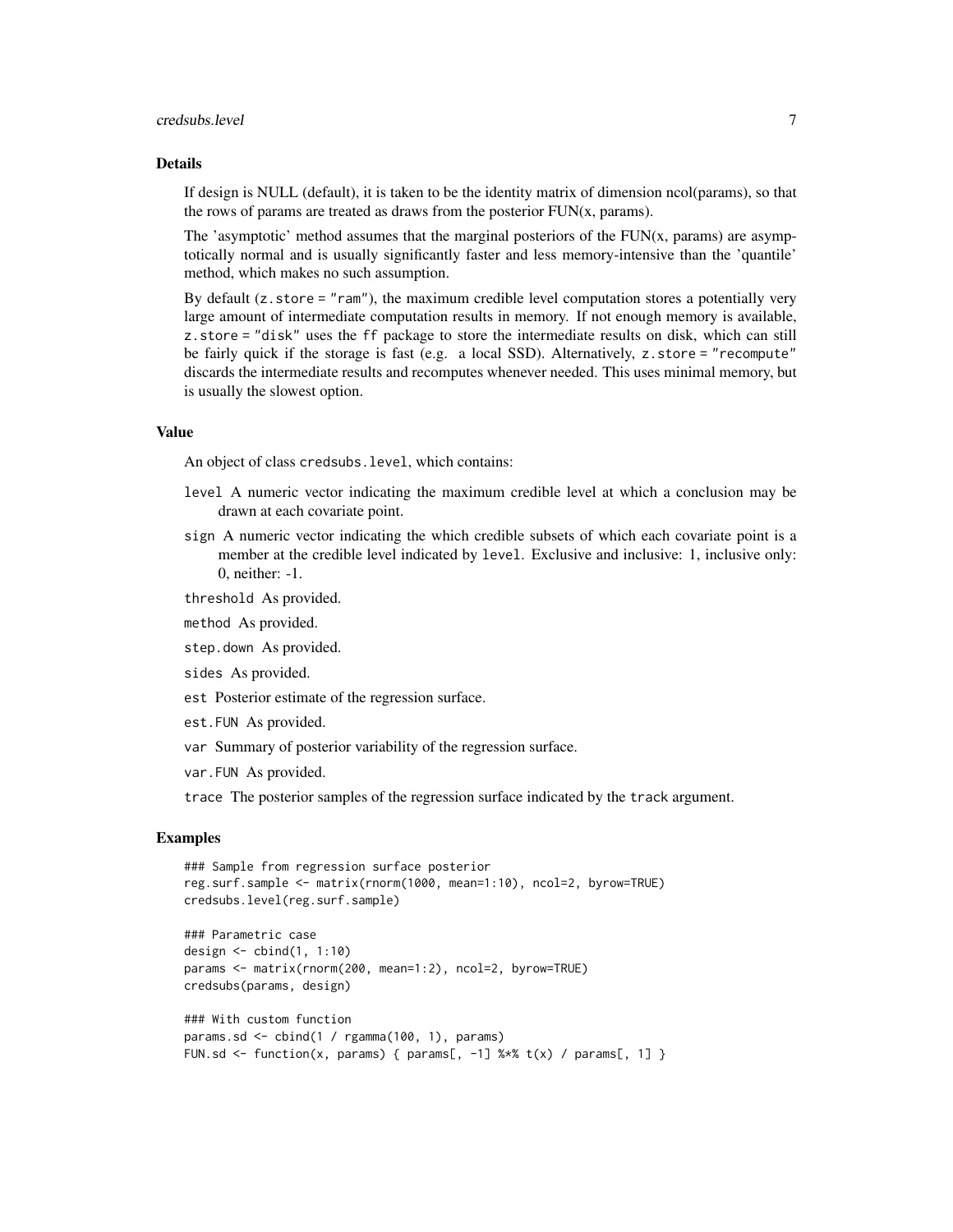<span id="page-7-0"></span>credsubs(params.sd, design, FUN.sd, threshold=1)

run.shiny.calc *Run a calculator*

#### Description

Runs the specified calculator using the shiny package. Calculators must be built using build.shiny.calc.

#### Usage

```
run.shiny.calc(
  app.dir = system.file("shiny", "alzheimers", package = "credsubs")
\lambda
```
#### Arguments

app.dir A character string pointing to the application directory.

#### Details

The app.dir argument need not exactly match the value recommended by build.shiny.calc(), as long as it points to the correct directory. For example, "./calc/", "calc/", and "calc" are all equivalent. If no value is supplied, an example is run.

| sim.cred.band | Constructs a simultaneous credible band |  |
|---------------|-----------------------------------------|--|
|---------------|-----------------------------------------|--|

#### Description

sim.cred.band returns a simultaneous band over a finite set of covariate points given either a sample from the posterior of the regression surface or a function  $FUN(x, param)$  and a sample from the posterior of the parameters.

#### Usage

```
sim.cred.band(
 params,
 design = NULL,
 FUN = function(x, params) { params % f(x) },
 cred. level = 0.95,method = c("asymptotic", "quantile"),
 sides = c("both", "upper", "lower"),
 est.FUN = mean,var.FUN = sd,
```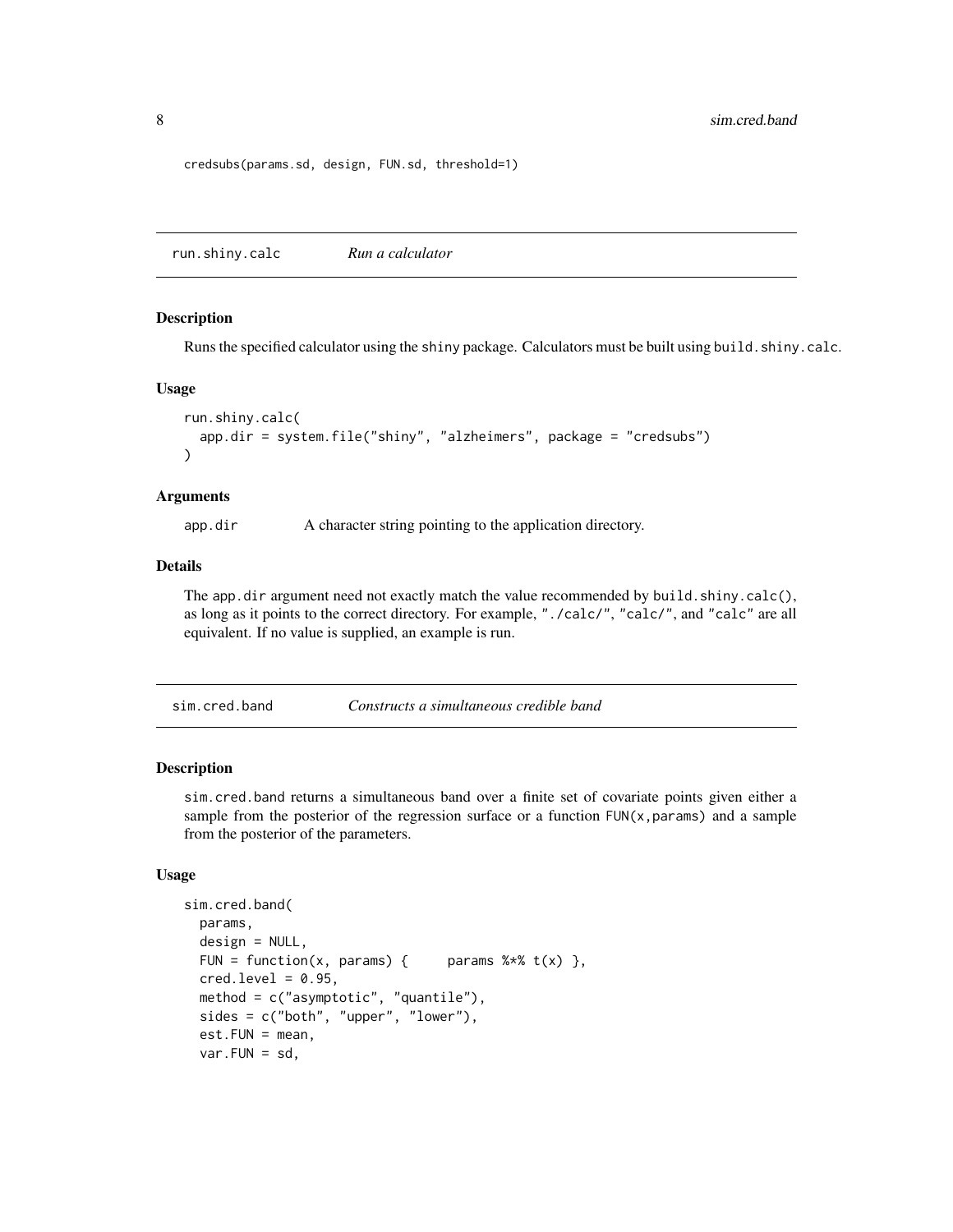#### sim.cred.band 9

```
point.estimate = NULL,
track = numeric(0),
verbose = FALSE
```
#### Arguments

 $\mathcal{L}$ 

| params     | A numeric matrix whose rows are draws from the posterior distribution of either<br>the regression surface or the parameter vector.                                                                        |
|------------|-----------------------------------------------------------------------------------------------------------------------------------------------------------------------------------------------------------|
| design     | (Optional) A numeric matrix whose rows are covariate points over which the<br>band is to be constructed.                                                                                                  |
| <b>FUN</b> | (Optional) a function of the form function( $x$ , params) that takes a row of<br>design and the entire params matrix and returns a vector of the same length<br>of x representing the regression surface. |
| cred.level | Numeric; the credible level.                                                                                                                                                                              |
| method     | Either "asymptotic" (default) or "quantile"; see details.                                                                                                                                                 |
| sides      | One of "both" (default), "upper", or "lower". Which bounds should be con-<br>structed?                                                                                                                    |
| est.FUN    | The function used to produce estimates of the regression surface. Default is<br>mean.                                                                                                                     |
| var.FUN    | The function used to quantify the variability of the regression surface posterior.<br>Default is sd.                                                                                                      |
|            | point estimate If not null, replaces the mean and sets the reference around which the standard<br>error is computed. Useful for bootstrapping methods. Treated as a row of the<br>params matrix.          |
| track      | A numeric vector of indices indicating which rows (default none) of the design<br>matrix should have the sample of the corresponding FUN(x, params) returned.                                             |
| verbose    | Logical (default FALSE); print progress?                                                                                                                                                                  |

#### Details

If design is NULL (default), it is taken to be the identity matrix of dimension ncol(params), so that the rows of params are treated as draws from the posterior  $FUN(x,params)$ .

The 'asymptotic' method assumes that the marginal posteriors of the  $FUN(x,param)$  are asymptotically normal and is usually significantly faster and less memory-intensive than the 'quantile' method, which makes no such assumption.

#### Value

An object of class sim.cred.band, which contains:

upper A numeric vector of upper bounds.

lower A numeric vector of lower bounds.

cred.level As provided.

method As provided.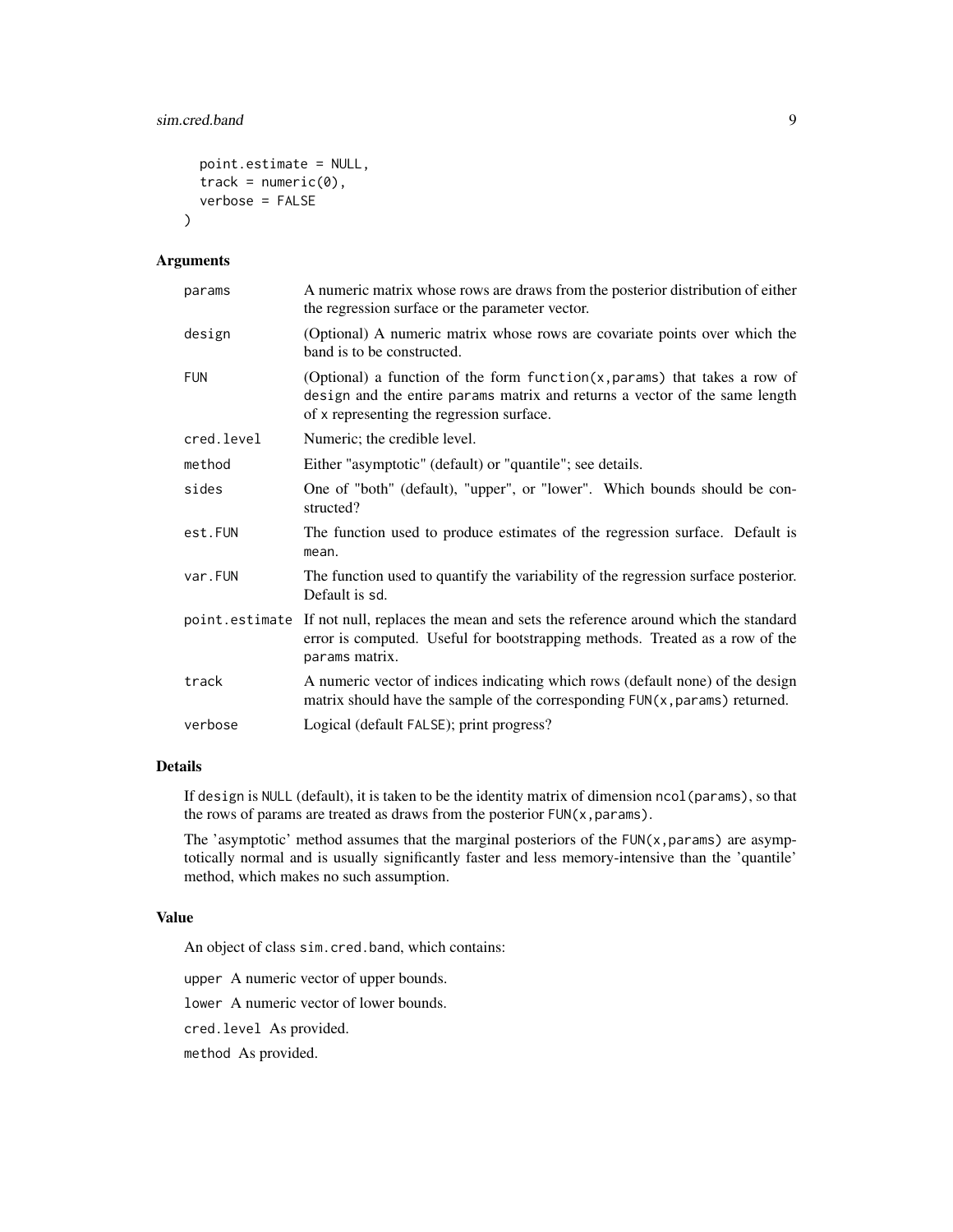#### 10 sim.cred.band

sides As provided.

est Posterior estimate of the regression surface.

est.FUN As provided.

var Summary of posterior variability of the regression surface.

var.FUN As provided.

W An estimate of the extremal errors.

W.crit The critical quantile of W.

trace The posterior samples of the regression surface indicated by the track argument.

#### Examples

```
### Sample from regression surface posterior
reg.surf.sample <- matrix(rnorm(1000, mean=1:10), ncol=2, byrow=TRUE)
sim.cred.band(reg.surf.sample, cred.level=0.80)
```

```
### Parametric case
design <- cbind(1, 1:10)
params <- matrix(rnorm(200, mean=1:2), ncol=2, byrow=TRUE)
sim.cred.band(params, design)
```

```
### With custom function
params.sd <- cbind(1 / rgamma(100, 1), params)
FUN.sd <- function(x, params) { params[, -1] %*% t(x) / params[, 1] }
sim.cred.band(params.sd, design, FUN.sd)
```